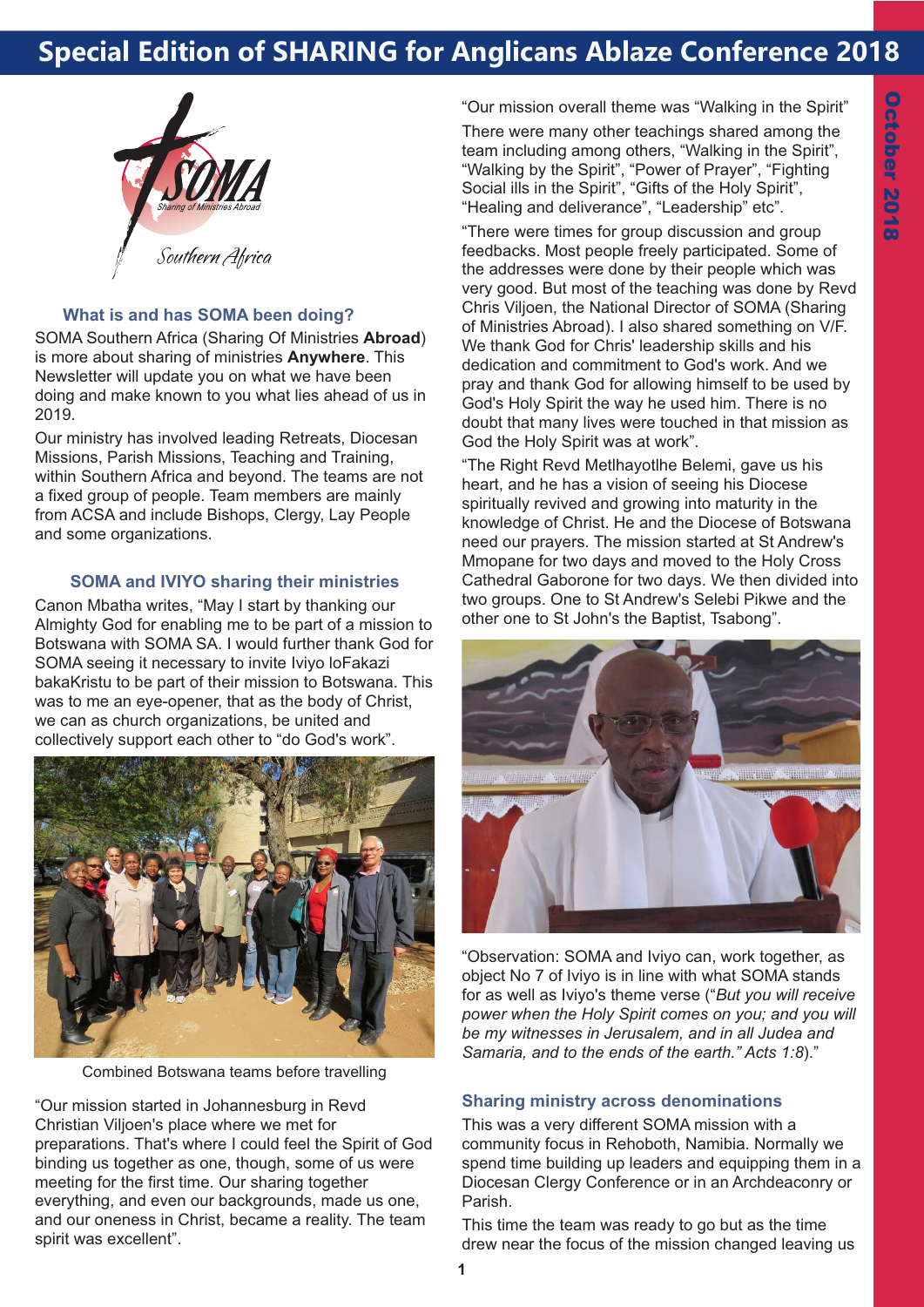with some uncertainties. One member of the team wrote before the mission saying, "I am rather excited by this; we have no idea where the Lord is sending us and to do what? The only preparation we can do is to pray and trust, and that is a very good thing."

The newly consecrated Bishop of Namibia, Luke Pato, whose episcopacy was only 26 days old, welcomed us. He directed us to work with the Rev Carolina Steyn whose original invitation was to establish a church for the Baster community in Rehoboth.



As the mission progressed, I realized that we were in fact fulfilling a part of SOMA's calling to bring about the transformation of individuals, churches and communities. God opened a door for us to minister with the Rhenish Church at a Conference, in their congregation and they provided some members in prayer support. Our ministry into the wider community came out of being interviewed on their local radio station resulting in many phoning in to make appointments to receive ministry.



# **Sharing ministry with Growing the Church (GtC)**

The **Growing the Church** Board has welcomed SOMA to share in their ministry by passing on to us mission opportunities and including us as part of the eldership of Anglicans Ablaze.

Recently GtC and SOMA spent time in the Diocese of Botswana teaching on Evangelism and Healing and making this practical. Ministry included time with their ordinands as well as ministry at Holy Cross Cathedral.

GtC Newsletter reports that this time of ministry "can easily be described in one word – **Lifechanging.**"



After a practical in a shopping mall, the report continues, "Our mission participants experienced a model of evangelism that was holistic, gentle and life-changing. And what was the biggest lesson learnt? That the ministries of evangelism and healing were a lot easier to engage in and

quite nonthreatening more than anyone could have imagined. There was an explosion of joy when we got



back to Holy Cross Cathedral!"

We met with leaders from Botswana Diocese about assisting them with hosting their own "Anglicans Ablaze Botswana" in 2019. A door has now been opened for an Anglicans Ablaze Conference.



# **Sharing ministry in Parishes**

After one of SOMA's Annual Council meetings, a team from that meeting stayed on to share in a mission at St Gabriel's, Florida, Johannesburg. Team members were from Mthatha, Cape Town and Johannesburg.

As part of the Church of the Transfiguration Bellville's patronal festival and to conclude their Centenary celebration of Faith Hope and Love,

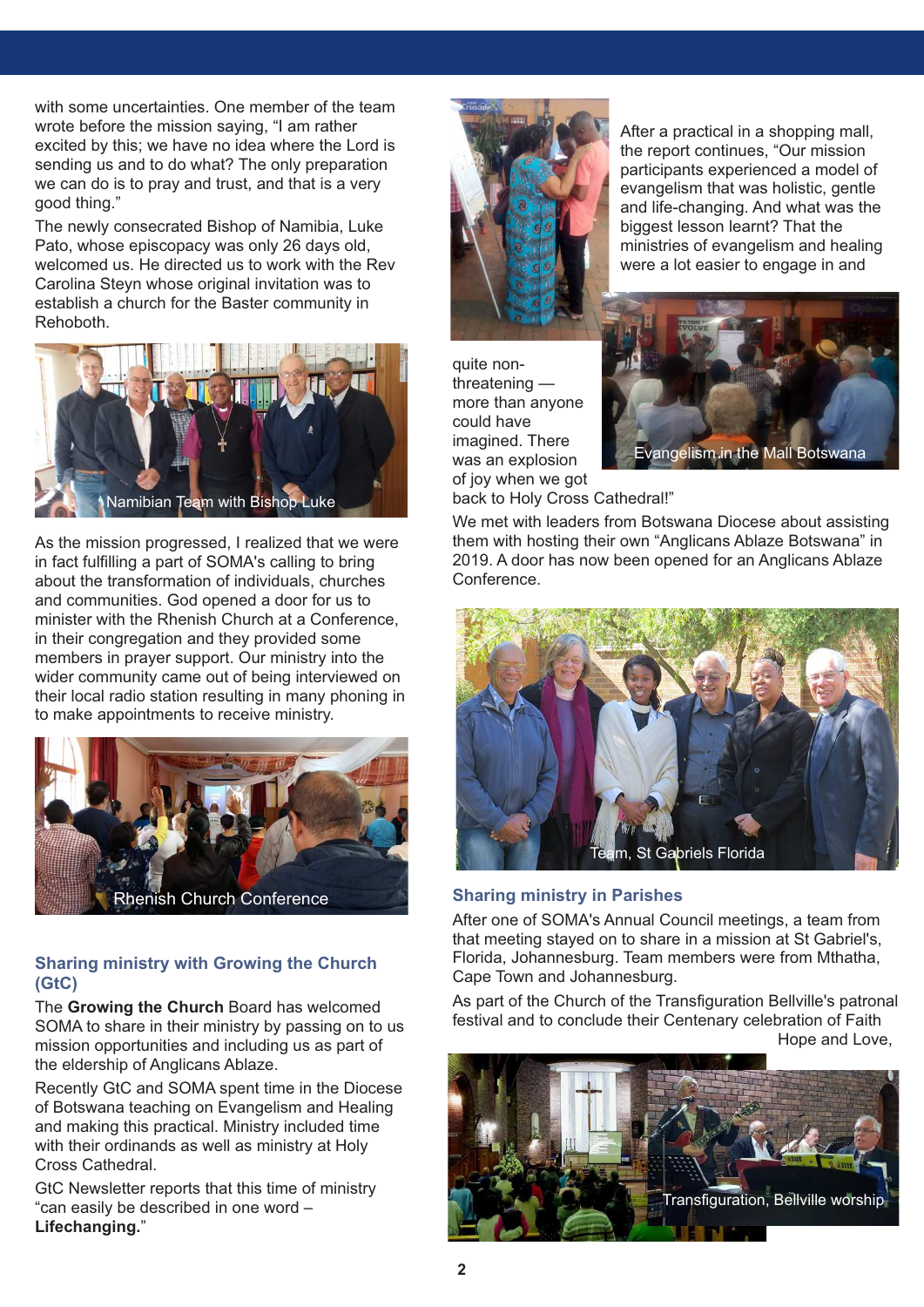SOMA was invited to lead a week of mission.

This year once again after our Council Meeting we spent a week of mission at St Andrew's, Pimville.

These Parish missions included time with leaders, men's and women's groups, teachings on worship, leadership, gifts of the Holy Spirit and ministry in the power of the Holy Spirit, prayer and intercession, healing and deliverance and ministry among young people.

Our time at St Andrew's Pimville was particularly meaningful as we spent most of the mornings with a group of leaders. Members of the congregation experienced the power and love of God at work, sharing their stories and feeling equipped and released to continue the ministry of praying with others.

Extract from Bishop Philip and Charmian Le Feuvre's



report on the mission to St Paul's, George, "The evening meetings went well. What has been so thrilling is the number of the young people who really have been born again and filled with the Spirit this week. Jolin and Jonathan (team members) were fantastic in how they ran the kids' holiday club along with Samantha (team member). One of the teens gave his life to the Lord on Thurs evening and came for prayer again on Friday asking that he would remain true to the Lord and not fall away."

"Saturday evening was a chance for the parish to evaluate the gains of the mission and to talk about a way forward. Many voiced a need for more lay involvement and home groups to be formed. We give thanks for Lyndon du Plessis (Rector), we enjoyed working with him and he certainly gave us freedom to do whatever we felt God wanted us to do."

#### **Sharing ministry during Retreats**

Our retreat ministry began with a pre-Lenten retreat for the Diocese of the Free State. Sadly, Bishop Dintoe was unable to join the retreat due to a death in his family. We were delighted to have Bishop Philip Le Feuvre as a member of the team to lead the renewal of ordination vows at the end of the retreat. Since then SOMA has been invited to share in two

pre-ordination retreats in the Dioceses of Johannesburg and St Mark the Evangelist and to preach at the ordination services.



From Retreat to Ordination Service Johannesburg



Preparing for Mission

### **First SOMA Mission experience**

Revd Eben Grobbelaar, Parish of Mashishing, Lydenburg writes "'You seem odd', says my trusted neighbour to me as I collected my house keys from her upon returning from a SOMA (Sharing of Ministries Abroad) mission outreach to Rehoboth in Namibia. Maybe 'odd' is a polite way of saying it, because I returned challenged and feeling as though a changed perspective has attached itself to me. I personify the change as a means to describe the lingering emotions, and awareness of the severe need and darkness people find themselves in."

"Maybe I'm experiencing return culture-shock, but I think it is more than feelings, because what I've seen, and the pervasiveness in which our team had to deal with it in Rehoboth, made a lasting impact on me as I realised afresh the reality of the spiritual outcry of people in our world. My emotions and thoughts of such a changed perspective become more pertinent as I try to reconcile it with my own